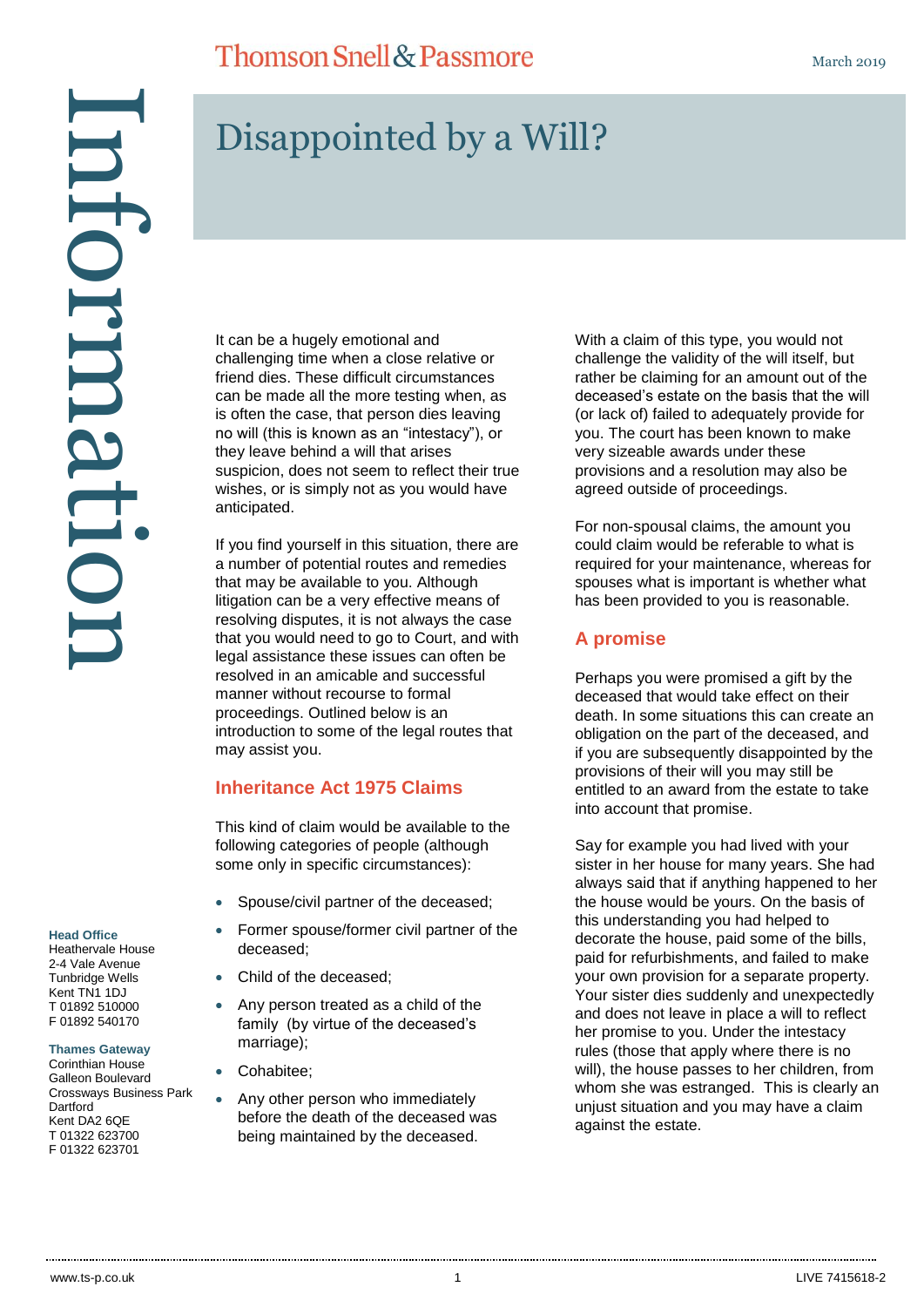### Disappointed by a Will?

Continued

### **Validity of the will**

You may have concerns as to the validity of the last will of the deceased. If a will is declared invalid, the previous will can be proved or the estate may otherwise pass under the intestacy rules. A will can be declared invalid on a number of grounds. namely:

- a Failure to comply with the execution formalities;
- b The deceased lacked capacity;
- c The deceased did not know and approve the contents of their will;
- d The deceased was subject to undue influence or the will is a result of fraud.

### **Formalities**

There are certain formal requirements a will must comply with in order to be valid. Broadly speaking, it must be in writing and signed by the testator in the presence of two or more witnesses. The witnesses and their spouses must not receive anything under the will. Any codicils must also fulfil these requirements. It must be established that the will has not been revoked, for example this can sometimes occur by preparation of a further will in another jurisdiction if that will is not worded correctly.

### **Lack of capacity**

The deceased must have had 'testamentary capacity' in order to make a valid will. This means that they should have understood the nature, meaning and effect of making a will, the extent of the property they were disposing of, and appreciated any potential claims against the estate.

It is difficult to assess whether someone had capacity at the time a will was made, but if you are in any doubt, it may assist for you to instruct a solicitor who can carry out investigations on your behalf. For example, contemporaneous evidence from the time the will was drafted and executed can be requested and reviewed, as can the deceased's medical records, and evidence from friends and family. This can help you in deciding whether or not it would be appropriate to bring a claim, assist with negotiations with other parties, and form part of the requisite documentary evidence should you ultimately proceed with court action.

### **Knowledge and approval**

It is usually presumed that a testator knew and understood the terms of his will and approved its contents. However where, for example, the testator was blind or illiterate, or a beneficiary was involved in the preparation or execution of the will, knowledge and approval will not usually be presumed. Responsibility will rest on the person trying to prove the will to demonstrate that this has been satisfied. The Court would consider contemporaneous evidence from the time the will was made, for example evidence of the deceased's instructions for the will, or that the will was read out to the testator.

### **Undue influence/fraud**

To establish undue influence you would need to prove that a testator was forced into making a will that went against his wishes, and the threshold is higher than that of mere persuasion. Similarly, if the testator's mind was deliberately poisoned against certain individuals such that they are disinherited, the will can also be declared invalid.